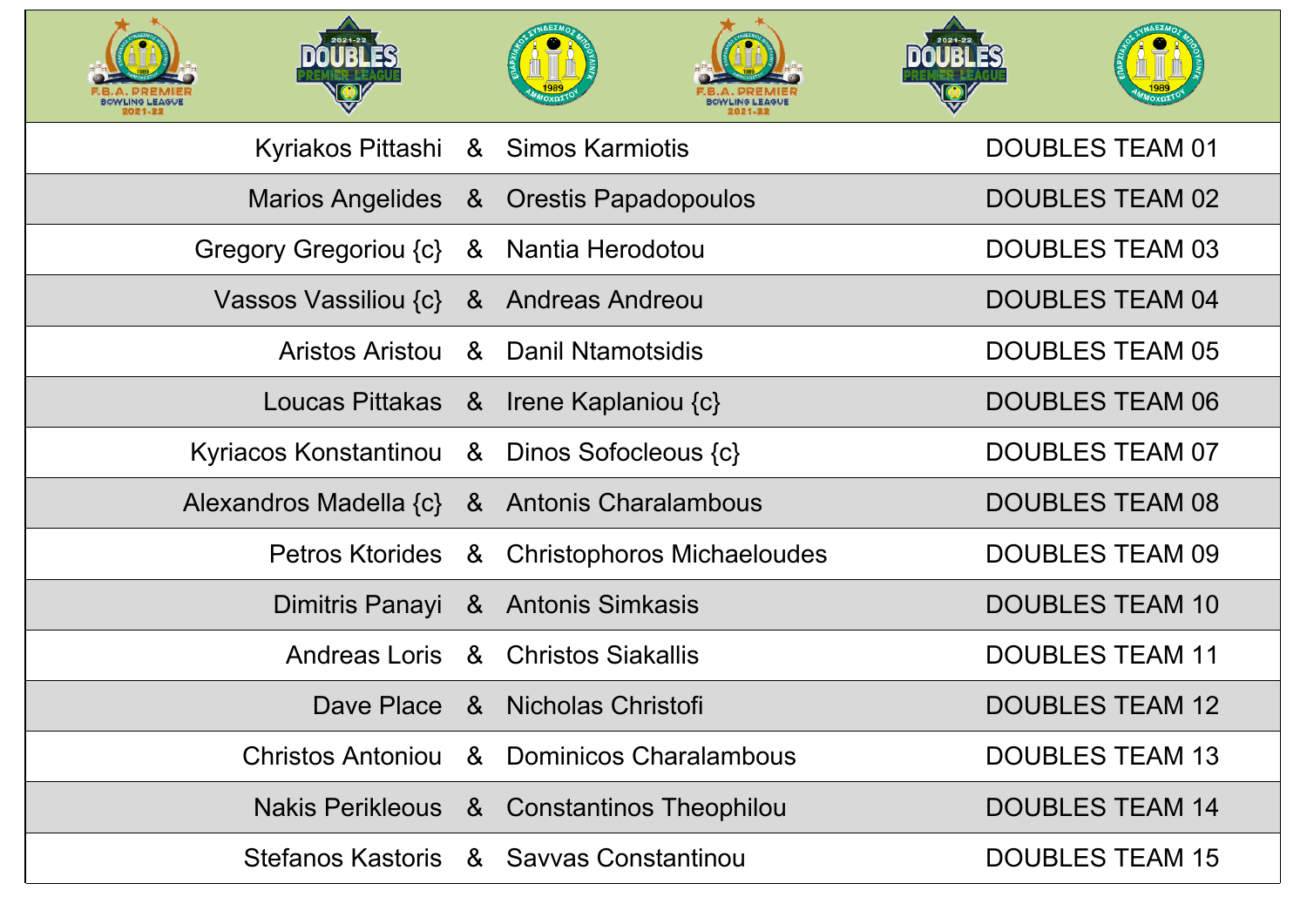| Spiros Kattidis {c} & Tasos Mina             |                                            | <b>DOUBLES TEAM 16</b> |
|----------------------------------------------|--------------------------------------------|------------------------|
|                                              | Petros Theodosiou & Theodoros Stylianou    | <b>DOUBLES TEAM 17</b> |
|                                              | Panicos Kastoris & Xenios Kyprianou        | <b>DOUBLES TEAM 18</b> |
|                                              | Loizos Stavrou & Andreas Christaki Andreou | <b>DOUBLES TEAM 19</b> |
| Costas Aspris {c} & Eric Evripidou           |                                            | <b>DOUBLES TEAM 20</b> |
| Antreas Papachristoforou & Anastasis Michael |                                            | <b>DOUBLES TEAM 21</b> |
| Nicolas Kleanthous & Andreas Ktoris          |                                            | <b>DOUBLES TEAM 22</b> |
|                                              | Kyriacos Kitsios & Panicos Panagiotou {c}  | <b>DOUBLES TEAM 23</b> |
| Menelaos Constantinou & Panikos Petrou       |                                            | <b>DOUBLES TEAM 24</b> |
|                                              | Rafaelos Efstathiou & George Stavrinou {c} | <b>DOUBLES TEAM 25</b> |
|                                              | Trifonas Trifona & Yiannis Christodoulou   | <b>DOUBLES TEAM 26</b> |
| Menelaos Theologou & Andreas Peglitsis       |                                            | <b>DOUBLES TEAM 27</b> |
|                                              | Myria Kastori & Christopher Dotti          | <b>DOUBLES TEAM 28</b> |
| Evgenios Efstathiou & Andros Christou        |                                            | <b>DOUBLES TEAM 29</b> |
|                                              | George Georgiou & Marios Neophytou         | <b>DOUBLES TEAM 30</b> |
| Michalis Hadjikosti & Stelios Stylianou      |                                            | <b>DOUBLES TEAM 31</b> |
| Panicos Charalambous & Yiannos Alexandrou    |                                            | <b>DOUBLES TEAM 32</b> |